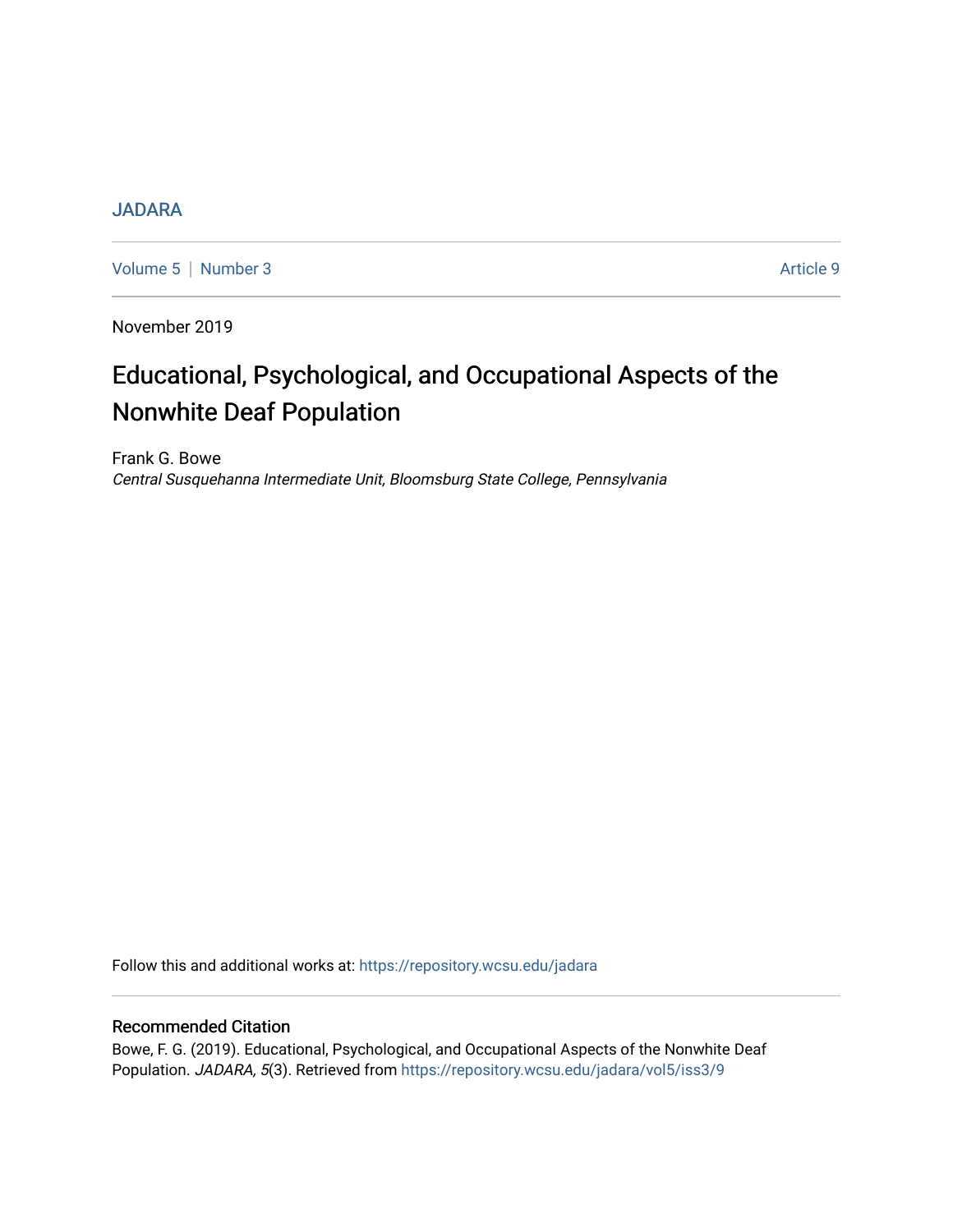## EDUCATIONAL, PSYCHOLOGICAL, AND OCCUPATIONAL ASPECTS OF THE NONWHITE DEAF POPULATION

### By FRANK G. BOWE, M.A.

My topic concerns a minority within a minority, perhaps the most misunderstood segment of the national deaf population. Whether Black, Puerto Rican, Indian, Oriental or of some other group, nonwhite deaf persons face a number of problems not commonly shared by their white deaf counterparts. We wish to consider some of these problems here. Remarks will be focused primarily on the Black deaf group, insofar as most of our data concerns this segment.

Nonwhite deaf persons are likely to be grossly under-educated, severely under-employed, and largely isolated from the larger deaf community as well as from the dominant hearing society (Bowe, 1971a). They number approximately 22,000, about one-tenth of the total deaf population (Bowe, 1971b).

### Educational Preparation

The history of education for nonwhite deaf persons is in many respects a bleak and discouraging story. For most of the century and a half that deaf children have been educated in special schools in America, nonwhite deaf children have often been relegated to manifestly inferior schools for the deaf, especially in the South. Even in those institutions which were desegregated, few provisions were made for the disadvantaged backgrounds and special needs of children from inner cities and from reservations.

Adapted from a paper presented to the American Psychological Association's seventyninth convention in Washington, D.C., September 5, 1971.

Mr. Bowe is employed by the Central Susquehanna Intermediate Unit as teacher of a class of deaf children located in Bloomsburg State College, Bloomsburg, Pa. Reprint requests to 150 Brown St., Lewisburg, Pa. 17837.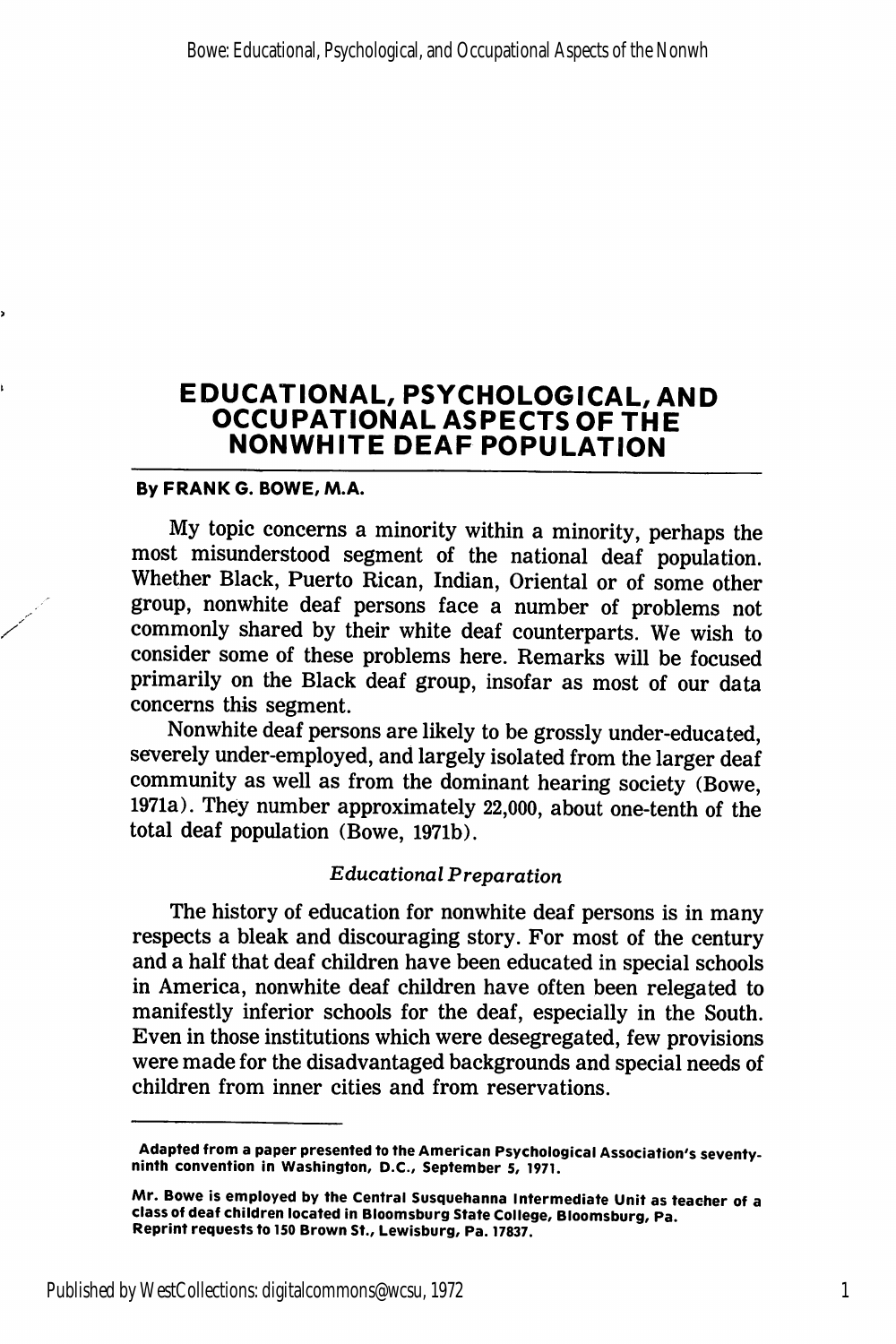### 34 EDUCATIONAL. PSYCHOLOGICAL, AND OCCUPATIONAL ASPECTS OF THE NONWHITE POPULATION

As recently as 1949, thirteen states maintained separate residential schools for white and Negro deaf children. By 1963, the total was eight (Babbidge, 1964). Only very recently have these remaining eight states desegregated their schools for the deaf.

The results of this neglect have now been documented (Bowe, 1971a ,b). One study discovered that nonwhite deaf persons were twice as likely as the white deaf to have eight or fewer years of school attendance (Furfey and Harte, 1968). Another stud^y found that twice as high a proportion of white deaf as nonwhite deaf graduated from a school for the deaf (Lunde and Bigman, 1959). A third study found that five times as many white deaf as nonwhite deaf in Washington, D.C., receive any college education (Schein, 1968). None of these studies was specifically designed to investigate problems of nonwhite deaf persons. To date in fact, few studies on this population have been attempted.

### Psychological Aspects

What effect does the dual minority status have upon the psychological development of nonwhite deaf persons? Do these persons generally relate more closely with persons of their own races or with other deaf persons? To the best of our limited knowledge, these questions have seldom been raised, let alone answered, by investigators in deafness.

In fact, the entire area of psychological aspects and problems of nonwhite deaf persons has been largely ignored. The data we are reporting may be suggestive, but because replicative studies are so conspicuously absent, they cannot be interpreted as conclusive.

Two important studies in the Los Angeles area provide much of our information. The first, a 1967 effort by Ernest Hairston and John Bachman, examined the lifestyle of Negro deaf persons in Los Angeles. The second, by Linwood Smith, investigated the small "hardcore Negro deaf adult" population in Watts.

Both found that the greatest problem of the subjects was communication. The Black deaf persons studied were largely isolated. Smith found that none of his subjects knew any of the others in the study, despite the fact that all lived within a few blocks of each other. They appear to live practically invisible lives. As Smith observes, this social isolation and invisibility constitute an intellectual deprivation far in excess of that one might attribute to deafness alone. They are neglected and desperately in need of help.

2

Ĭ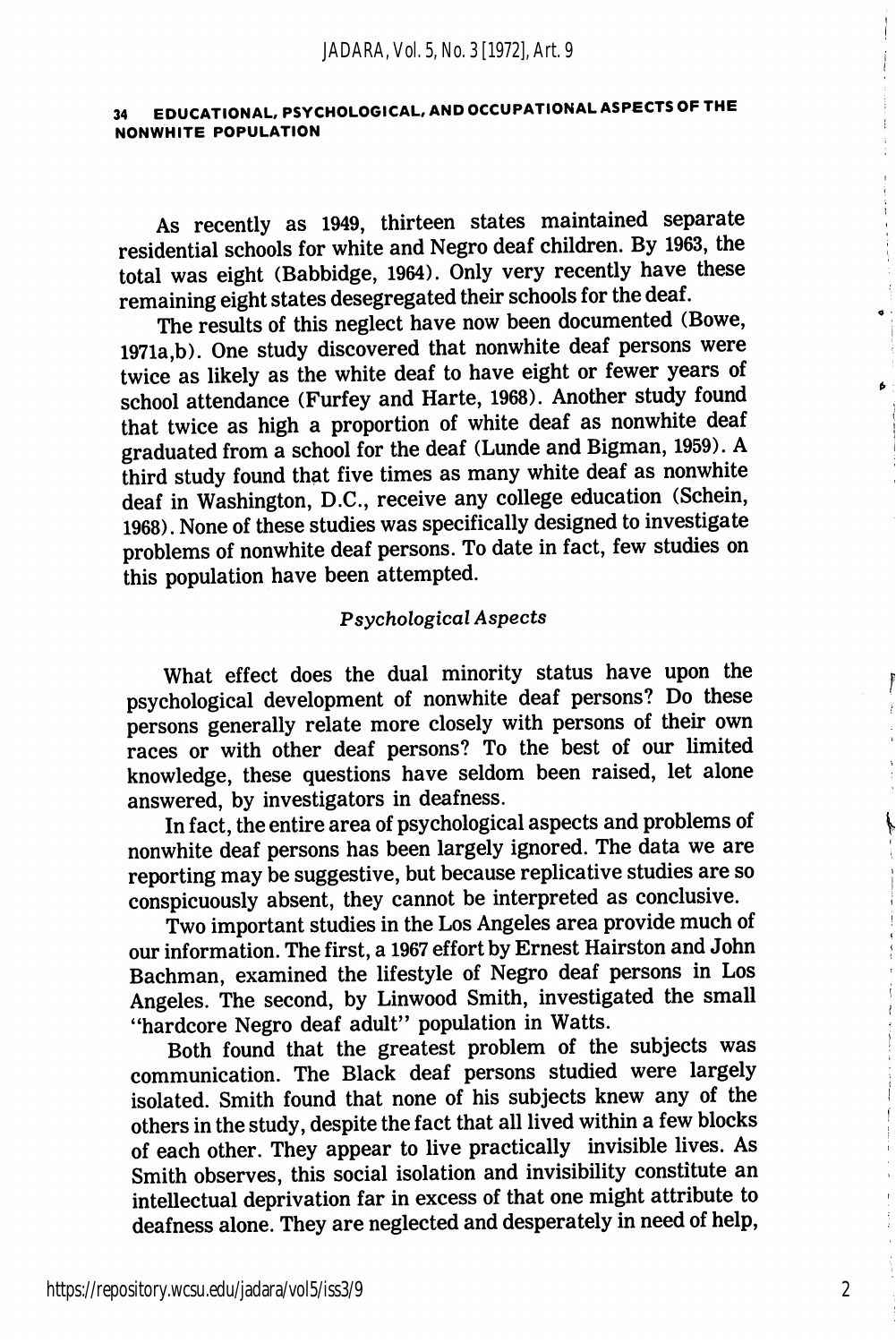# EDUCATIONAL, PSYCHOLOGICAL, AND OCCUPATIONAL ASPECTS OF THE<br>35 ספר OPULATION

yet incapable of making their needs known and of seeking assistance.

Smith and Hairston and Bachman agree that Black deaf adults customarily regard deafness as more handicapping than blackness.

The hardcore deaf Negroes—those with especially meager com munication skills, minimal education, and large unemployment are often not accepted by the more fortunate Black deaf. Additionally, these persons appear to be untouched by the social movement taking place among Blacks throughout the country today. The Black community has yet to take an interest in deafness Smith observes that lack of communication may be the major cause of these problems.

A study by Furfey and Harte (1968) of interaction between deaf and hearing persons in Baltimore, Maryland, confirms this data on communication. They found that half the nonwhite deaf persons surveyed rated below average in communication with deaf persons and half below average in communication with hearing persons,  $as$ compared with other deaf persons in the study. By contrast, only 15 and 17 percent of the white deaf studied were so rated.

That other deaf persons often do not accept nonwhite deaf persons is also confirmed by several studies (see Bowe, I97ib). Clubs for the deaf in several cities exclude nonwhite deaf persons from membership explicity or implicity. Repeatedly, in city after city, we observe several circles of social life among deaf persons. The highly eduated white deaf adults move in one circle, the less highly educated white deaf in another. This pattern appears to hold for the nonwhite deaf groups as well. Rarely do the groups mix racially.

A kind of "indirect discrimination" results from this arrangement, in that nonwhite deaf persons often do not learn of educational, vocational and social opportunities available for deaf persons in their areas. Their low representation in clubs for the deaf, coupled with their lack of visibility, means that studies often miss them, as do rehabilitation case-finders. Inferior service results.

Very little is known about the intelligence of nonwhite deaf persons. The few studies we have seen indicate, depressed scores as compared to other deaf persons and to hearing persons. The validity of this gap is questionable, its reasons unknown.

The picture emerging from the data on psychological aspects of nonwhite deaf persons is one of people cut off from the hearing

计算法

1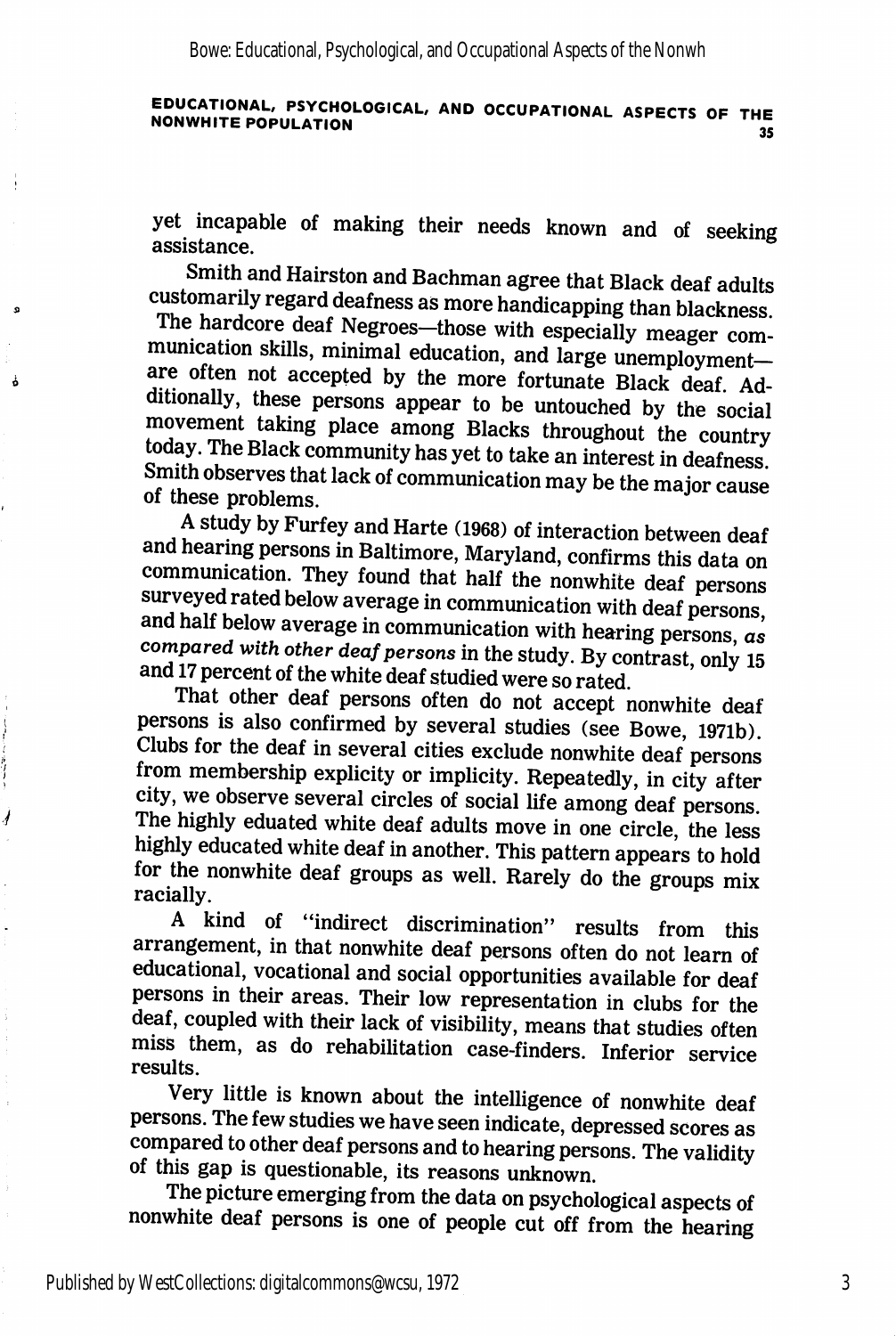## 36 EDUCATIONAL, PSYCHOLOGICAL, AND OCCUPATIONAL ASPECTS OF THE NONWHITE POPULATION

community by deafness, from the deaf community by race, and from help they urgently need from service agencies by indirect discrimination. Exactly what effects this isolation has upon these persons is not known, but some effect is certain.

### Occupational Status

Severe under-education appears to be a major factor in the gross under-employment and high unemployment found among many nonwhite deaf persons. According to Schein's figures (Schein, 1968) on the noninstitutionalized deaf adults of Washington, D.C., who were in the labor force, we can make these observations: 1 in 5 white deaf persons occupies a professional-technical position; by contrast, fewer than 1 in 50 nonwhite deaf persons does. Half the white deaf women are found in clerical-sales positions; only 1 in 25 nonwhite deaf women holds such a post.

Schein also found that the unemployment rate for nonwhite deaf men in Washington, D.C., was almost four times the rate for white deaf men. Regarding women, 10 percent of the white deaf women in the study were unemployed, but almost half the nonwhite deaf women were.

Lunde and Bigman (1959) report similar results for their national survey. Crammatte (1968) uncovered "no Negro deaf professionals other than teachers . despite diligent efforts." Since his study in the late fifties, however, at least four Black deaf professionals have entered the field of deafness. These individuals are currently making important progress in bringing services to increased numbers of nonwhite deaf persons.

As for earnings among nonwhite deaf persons, Schein (1968) found that the median income of white deaf men in Washington, D.C., was \$6,473 which contrasts with \$2,611 for the nonwhite deaf men. The white deaf women in the survey reported a median in come of \$3,542 while the nonwhite deaf females had a median of \$990. Comparable figures were obtained by nonwhite deaf respondents in the Lunde and Bigman study (1959).

Smith (1971) observed that the hardcore Negro deaf adults he studied were generally afraid of agencies and refused to approach the Division of Vocational Rehabilitation even when informed of services available. He summarizes his observations in this passage:

When the hardcore adult's deafness, racial background, lack of verbal expression, meager education, poor job attitude, poor selfconcept, and unrealistic goals are brought into the rehabilitation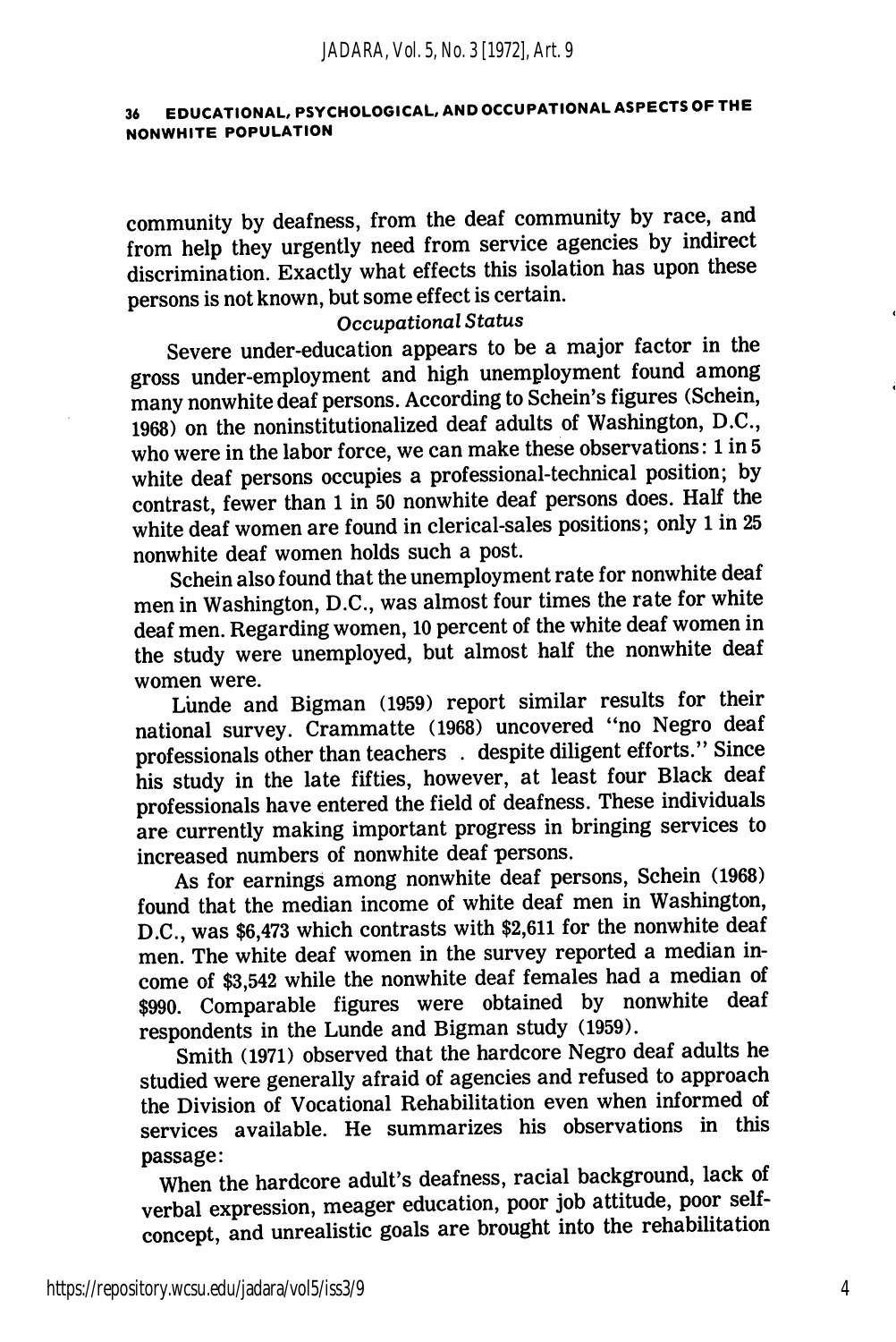#### EDUCATIONAL, PSYCHOLOGICAL, AND OCCUPATIONAL ASPECTS OF THE NONWHITE POPULATION 37

picture it generates a mass of confusion and the client finds it difficult to get retraining services and eventually is marked off as non-feasible.

### Conclusions

This paper has considered some information currently available on the nonwhite deaf population. It has hopefully spotlighted the fact that crucial data on this group are entirely too meager. Some aspects requiring further investigation include the prevalence of racial discrimination within the deaf community and means for increasing integration; how to enrich education for inner city and ghetto deaf persons, particularly in the realm of preschool education; improving case-finding techniques for use in the inner city; detailing some of the salient characteristics of nonwhite deaf persons demographically; increasing Black involvement in affairs of the deaf; studying the psychological effects of deafness and race together on nonwhite deaf persons; describing the special problems of nonwhite groups such as Indians and Orientals, with proposed solutions to these problems; exploring the effects upon Puerto Rican deaf children who have Spanish-speaking parents of the school requirements upon oral education in English only; and increasing the numbers of nonwhite deaf and hearing professionals serving in the field of deafness.

Several of these efforts will of necessity be focused exclusively upon certain nonwhite deaf groups, while others involve integrated services. In the area of intelligence, for example, IQ in deaf persons has been studied extensively with more than fifty investigations reported in the literature over an equal number of years (Vernon, 1968). However, researchers controlled for the variable of race in almost every case. In effect this means that our data on intelligence in deaf children and youth is for the most part confined to white deaf persons. Many comparative studies on the mental abilities of white and nonwhite deaf persons are needed before we can make any definitive statements about their mean IQ's.

Coming to the fore for the first time are highly qualified Black deaf professionals such as Ernest Hairston of Washington, D.C., Glenn Anderson of Detroit,, Katie Brown of Chicago and Linwood Smith of North Carolina. These individuals have the potential to provide inspired leadership in this area for decades to come.

It is a cause for grave concern that so little has been done for this group, that vast cobwebs of indifference and apathy continue to

 $\frac{1}{2}$ 

4

5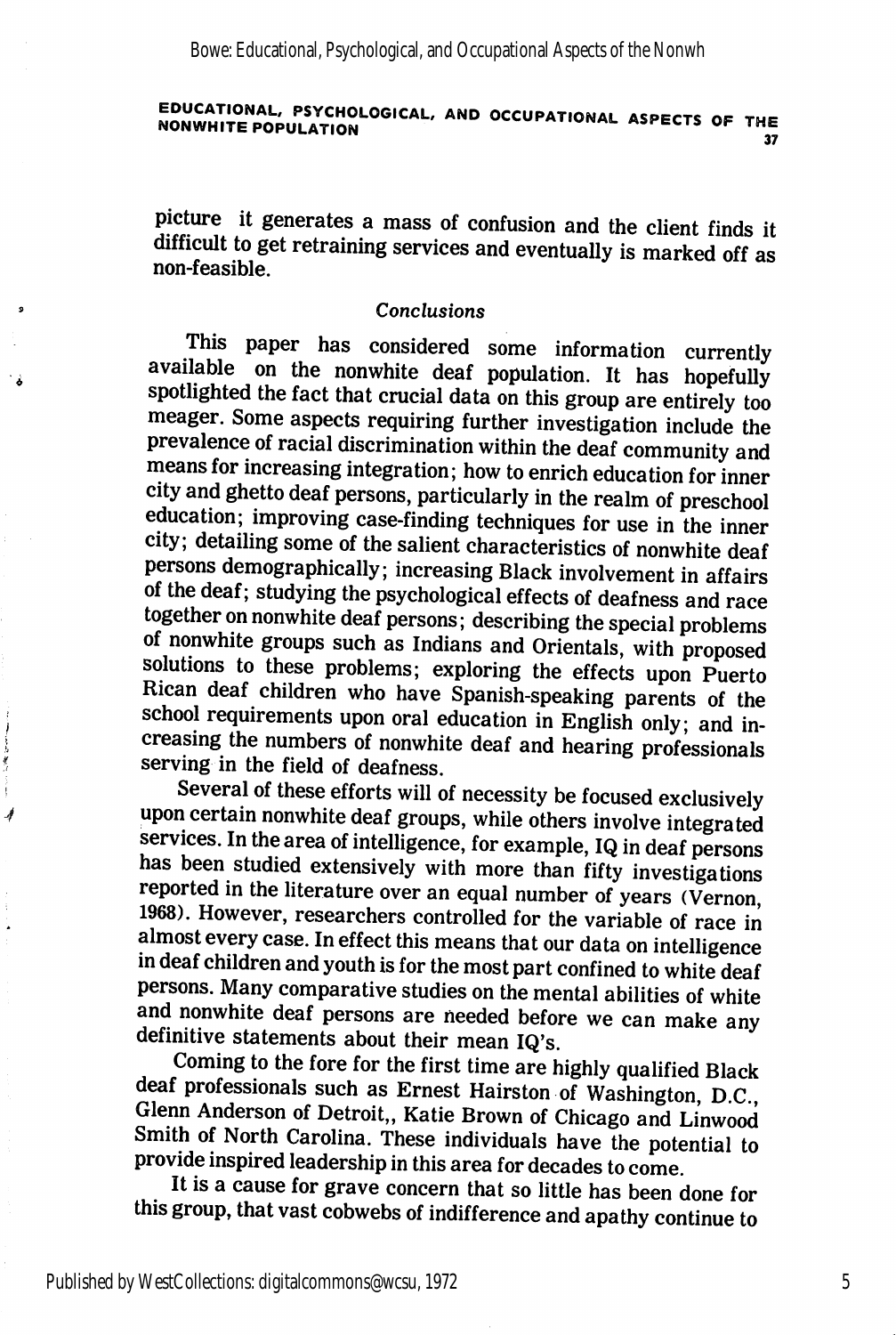## 38 EDUCATIONAL, PSYCHOLOGICAL, AND OCCUPATIONAL ASPECTS OF THE NONWHITE POPULATION

exist among professionals and laymen alike with respect to the gross under-education, mass under-employment, and severe social isolation of nonwhite deaf persons. Hopefully, this decade will see improvements in the delivery of services to this population. As James F. Garrett said in his keynote address to the 1970 PRWAD convention in Rochester:

The deaf who have been served thus far, whether we like to accept it or not, are not the deaf who are in most need. Our problem and our challenge in the next ten years is to do a job and to do as good a job on those deaf who are most in need as we have been doing with the others that we have been serving. The deaf who are poor, who are hidden away in our inner cities and in our ghettos, and particularly the black deaf, are in dividuals who need service and who must be given equal op portunities to enjoy the fruits of everything we have learned. (pp. 28-29)

### **REFERENCES**

- Babbidge, H. D. Education of the Deaf: a report to the Secretary of Health, Education and Welfare by his Advisory Committee on the Education of the Deaf. Washington, D. C.: U.S. Department of Health, Education and Welfare publication, 1964.
- Bowe, F. G. "Some Observations on the Education and Rehabilitation of Black Deaf Persons." Paper delivered to the 45th Meeting, Convention of American Instructors of the Deaf, Little Rock, Arkansas, June 28, 1971. (To be printed in the Proceedings.)
- Bowe, F. G. Nonwhite deaf persons: educational, psychological and occupational considerations. American Annals of the Deaf, Vol. 188, June 1971, pp. 357-361.
- Crammatte, A. B. Deaf Persons in Professional Employment. Springfield, 111.: Charles Thomas, 1968.
- Furfey, P. H. and Harte, T. J. Interaction of Deaf and Hearing in Baltimore City, Maryland. Washington, D. C.: Catholic University of America, 1968.
- Garrett, J. F. Keynote Address to the Conference of Professional Rehabilitation Workers with the Adult Deaf, Rochester, N. Y., October 12, 1970. Printed in the Proceedings, Journal of Rehabilitation of the Deaf, Vol. 4, January 1971,23-29.
- Hairston, E. and Bachman, J. "A Study of a Segment of the Negro Deaf Population in the Los Angeles Area." Leadership Training Program in the Area of the Deaf, 1967.

6

١